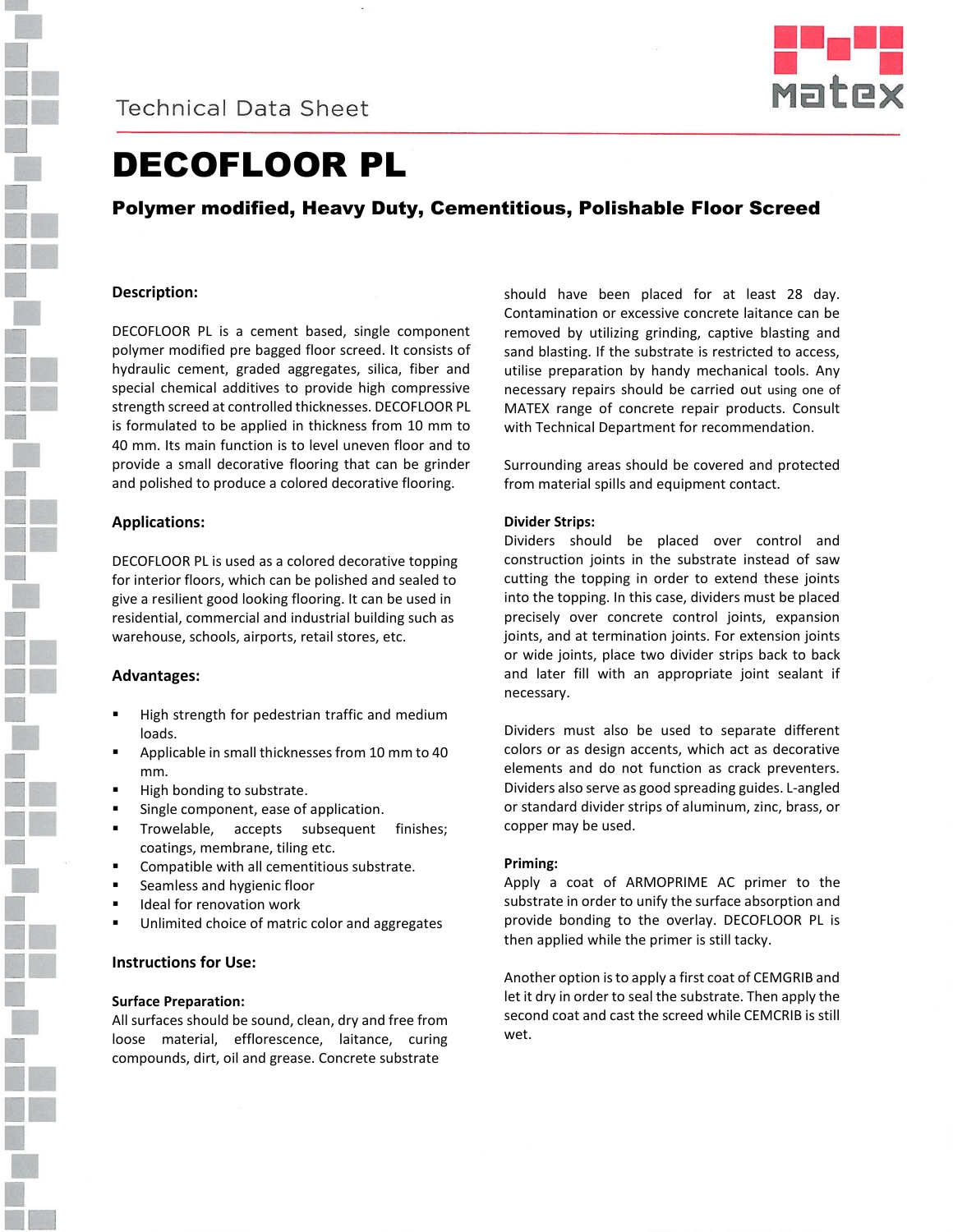## DECOFLOOR PL

#### **Mixing:**

DECOFLOOR PL must be mixed mechanically with low speed drill mixer (200-300 rpm) fitted with suitable paddle. For large production use vessel mixer. For the preparation of mixture, pour into a container 6.0 to 6.50 liters of water, then add the 50kg bag of powder screed to the water under flow mixing and mix for 3 minutes until a uniform, lamp free consistency mix is achieved. No further water should be added to the mix. Do not add water to the mix once its start to set.

#### **Application**:

While primer is still wet, apply the mixture of DECOFLOOR PL to the floor directly. The floor has to be prepared by guides, and the amount of mix should comply with the area of application to avoid multiple casting times.

Spread evenly the mixture to the desired thickness, compact and level carefully as DECOFLOOR PL is not a self-leveling product.

#### **Grinding & Polishing**:

Grinding must not take place before the topping has been allowed to cure for an adequate time. Even though the topping sets in as little as 24 hours, grinding after two weeks will produce the best polishing results. For best results, DECOFLOOR PL should be grinded and polished with multi-head professional floor grinding machines and diamond tools. Start grinding with the coarsest pad appropriate to the finish desired. Always grind progressively through all the pads to the fines. Jumping from a very coarse pad to a much finer pad will make the smoothing process very difficult.

Grout the surface after grinding. Sieve the corresponding DECOFLOOR PL color through a fine screen to remove fibers and other course materials, then mix with water and apply to the surface with a trowel or a scrapper insuring any excess grout is removed. In most cases, initial grinding with metal bond diamond tools should be performed dry while resin polishing should be performed wet. Consult the diamond tool manufacturer for their recommendation and test on a small area first.

#### **Sealing**:

Once the in-place DECOFLOOR PL has been allowed to dry, the surface must be sealed for stain protection. When polishing to 40 girt or less, seal with a topical sealer such as SEALEX PU water based polyurethane sealer, SEALEX EP water based clear epoxy sealer, or SEALEX AC solvent borne acrylic sealer or. If the surface was polished to 1,500 girt or higher for a natural gloss finish, it must be sealed with a penetrating type sealer such as SEALEX DP. After the penetrating sealer has cured, burnish the surface with a high speed burnished tool or re-polish at 1,500 or 3,000 grit to restore the surface gloss if necessary. Sealed surfaces should be inspected periodically for traffic worn areas and re-seal as necessary.

| <b>TECHNICAL PROPERTIES</b> |                       |
|-----------------------------|-----------------------|
| Color                       | <b>Cement Grey</b>    |
| Compressive Strength        | 30 N/mm <sup>2</sup>  |
| Working time at 25°C        | 50 minutes            |
| Open to foot traffic        | 24 hours              |
| <b>Flexural Strength</b>    | : 6 N/mm <sup>2</sup> |
| <b>Tensile Strength</b>     | : $8.5 N/mm2$         |
| Shrinkage                   | 0.01%                 |

#### **Packaging:**

DECOFLOOR PL is available in 50 Kg bags.

#### **Coverage:**

DECOFLOOR PL achieves coverage of 2.5 square meters @ 10 mm thickness per bag of 50 Kg.

#### **Storage:**

Store in original packing in dry conditions away from direct sunlight and high humidity levels.

#### **Shelf Life:**

DECOFLOOR PL can be utilized within 12 months of production date if stored in proper conditions in unopened original packing.

#### **Cleaning:**

Clean tools and equipment with water before material harden.